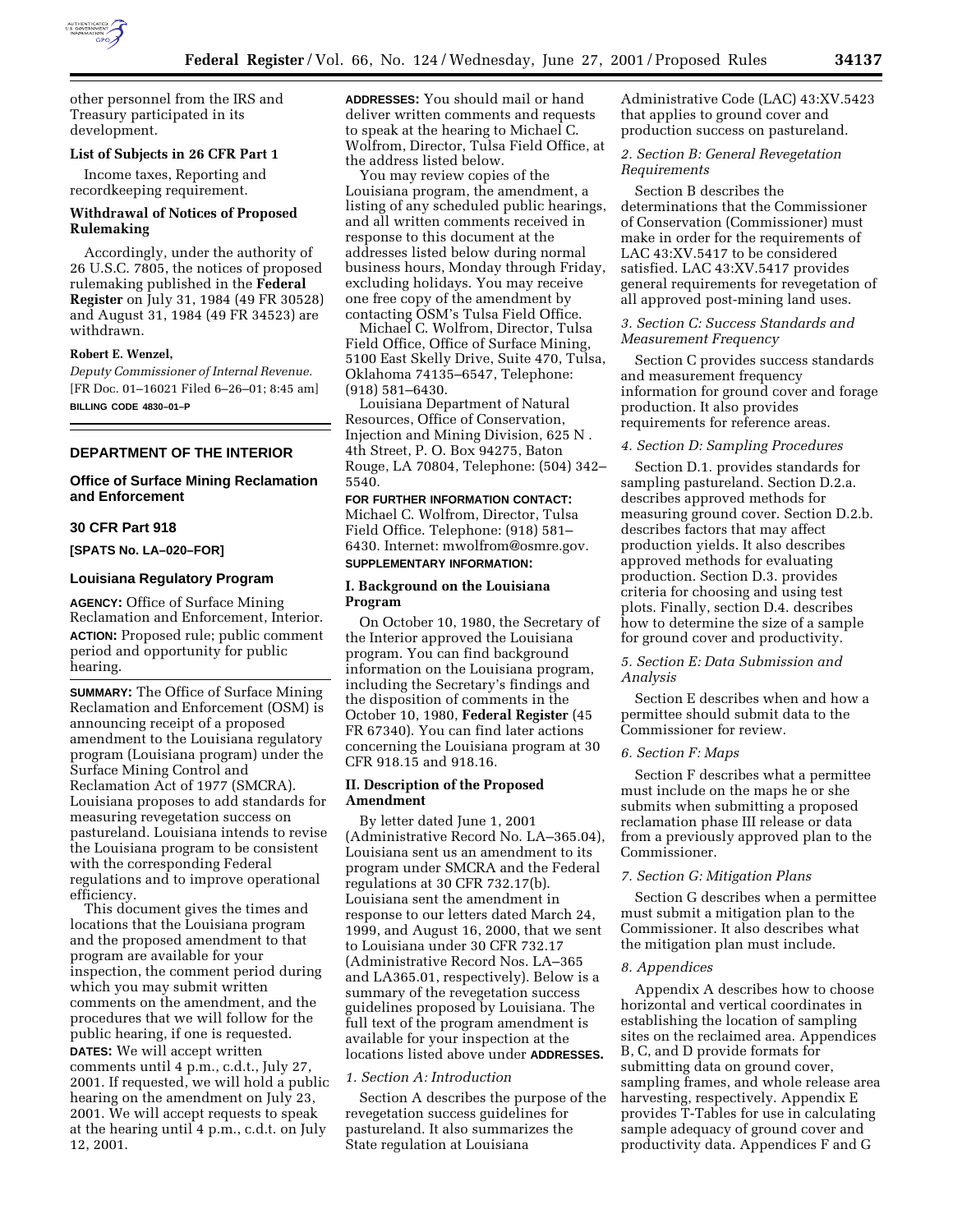provide examples of using the sample adequacy formula for ground cover and hay production measurements, respectively. Appendices H, I, and J provide examples for performing statistical analysis on ground cover measurements, sampling frame data, and whole release area harvesting, respectively. Appendix K provides the average yields per acre of pasture by soil for DeSoto and Red River Parishes. It also describes how to calculate yield adjustments when test plots and reference plots fall on different soil series. Appendix L provides examples of some acceptable plant species for permanent ground cover. Finally, Appendix M provides a list of references.

# **III. Public Comment Procedures**

Under the provisions of 30 CFR 732.17(h), we are seeking comments on whether the proposed amendment satisfies the applicable program approval criteria of 30 CFR 732.15. If we approve the amendment, it will become part of the Louisiana program.

*Written Comments:* If you submit written or electronic comments on the proposed rule during the 30-day comment period, they should be specific, should be confined to issues pertinent to the notice, and should explain the reason for your recommendation(s). We may not be able to consider or include in the Administrative Record comments delivered to an address other than the one listed above (see **ADDRESSES**).

*Electronic Comments:* Please submit Internet comments as an ASCII, WordPerfect, or Word file avoiding the use of special characters and any form of encryption. Please also include ''Attn: SPATS NO. LA–020–FOR'' and your name and return address in your Internet message. If you do not receive a confirmation that we have received your Internet message, contact the Tulsa Field Office at (918) 581–6430.

*Availability of Comments:* Our practice is to make comments, including names and home addresses of respondents, available for public review during regular business hours at OSM's Tulsa Field Office (see **ADDRESSES**). Individual respondents may request that we withhold their home address from the administrative record, which we will honor to the extent allowable by law. There also may be circumstances in which we would withhold from the administrative record a respondent's identity, as allowable by law. If you wish us to withhold your name and/or address, you must state this prominently at the beginning of your comment. However, we will not

consider anonymous comments. We will make all submissions from organizations or businesses, and from individuals identifying themselves as representatives or officials of organizations or businesses, available for public inspection in their entirety.

*Public Hearing:* If you wish to speak at the public hearing, contact the person listed under **FOR FURTHER INFORMATION CONTACT** by 4 p.m., c.d.t. on July 12, 2001. We will arrange the location and time of the hearing with those persons requesting the hearing. If no one requests an opportunity to speak at the public hearing, the hearing will not be held.

To assist the transcriber and ensure an accurate record, we request, if possible, that each person who speaks at a public hearing provide us with a written copy of his or her testimony. The public hearing will continue on the specified date until all persons scheduled to speak have been heard. If you are in the audience and have not been scheduled to speak and wish to do so, you will be allowed to speak after those who have been scheduled. We will end the hearing after all persons scheduled to speak and persons present in the audience who wish to speak have been heard.

If you are disabled and need a special accommodation to attend a public hearing, contact the person listed under **FOR FURTHER INFORMATION CONTACT**.

*Public Meeting:* If only one person requests an opportunity to speak at a hearing, a public meeting, rather than a public hearing, may be held. If you wish to meet with us to discuss the proposed amendment, you may request a meeting by contacting the person listed under **FOR FURTHER INFORMATION CONTACT**. All such meetings are open to the public and, if possible, we will post notices of meetings at the locations listed under **ADDRESSES**. We will also make a written summary of each meeting a part of the Administrative Record.

#### **IV. Procedural Determinations**

## *Executive Order 12866—Regulatory Planning and Review*

This rule is exempted from review by the Office of Management and Budget under Executive Order 12866.

#### *Executive Order 12630—Takings*

This rule does not have takings implications. This determination is based on the analysis performed for the counterpart Federal regulations.

#### *Executive Order 13132—Federalism*

This rule does not have federalism implications. SMCRA delineates the

roles of the Federal and State governments with regard to the regulation of surface coal mining and reclamation operations. One of the purposes of SMCRA is to ''establish a nationwide program to protect society and the environment from the adverse effects of surface coal mining operations." Section  $503(a)(1)$  of SMCRA requires that State laws regulating surface coal mining and reclamation operations be ''in accordance with'' the requirements of SMCRA, and section 503(a)(7) requires that State programs contain rules and regulations ''consistent with'' regulations issued by the Secretary under SMCRA.

# *Executive Order 12988—Civil Justice Reform*

The Department of the Interior has conducted the reviews required by section 3 of Executive Order 12988 and has determined that, to the extent allowed by law, this rule meets the applicable standards of subsections (a) and (b) of that section. However, these standards are not applicable to the actual language of State regulatory programs and program amendments since each program is drafted and promulgated by a specific State, not by OSM. Under sections 503 and 505 of SMCRA (30 U.S.C. 1253 and 1255) and 30 CFR 730.11, 732.15, and 732.17(h)(10), decisions on proposed State regulatory programs and program amendments submitted by the States must be based solely on a determination of whether the submittal is consistent with SMCRA and its implementing Federal regulations and whether the other requirements of 30 CFR Parts 730, 731, and 732 have been met.

# *National Environmental Policy Act*

Section 702(d) of SMCRA (30 U.S.C. 1292(d)) provides that a decision on a proposed State regulatory program provision does not constitute a major Federal action within the meaning of section 102(2)(C) of the National Environmental Policy Act (NEPA) (42 U.S.C. 4332(2)(C)). A determination has been made that such decisions are categorically excluded from the NEPA process (516 DM 8.4.A).

## *Paperwork Reduction Act*

This rule does not contain information collection requirements that require approval by the Office of Management and Budget under the Paperwork Reduction Act (44 U.S.C. 3507 *et seq.*).